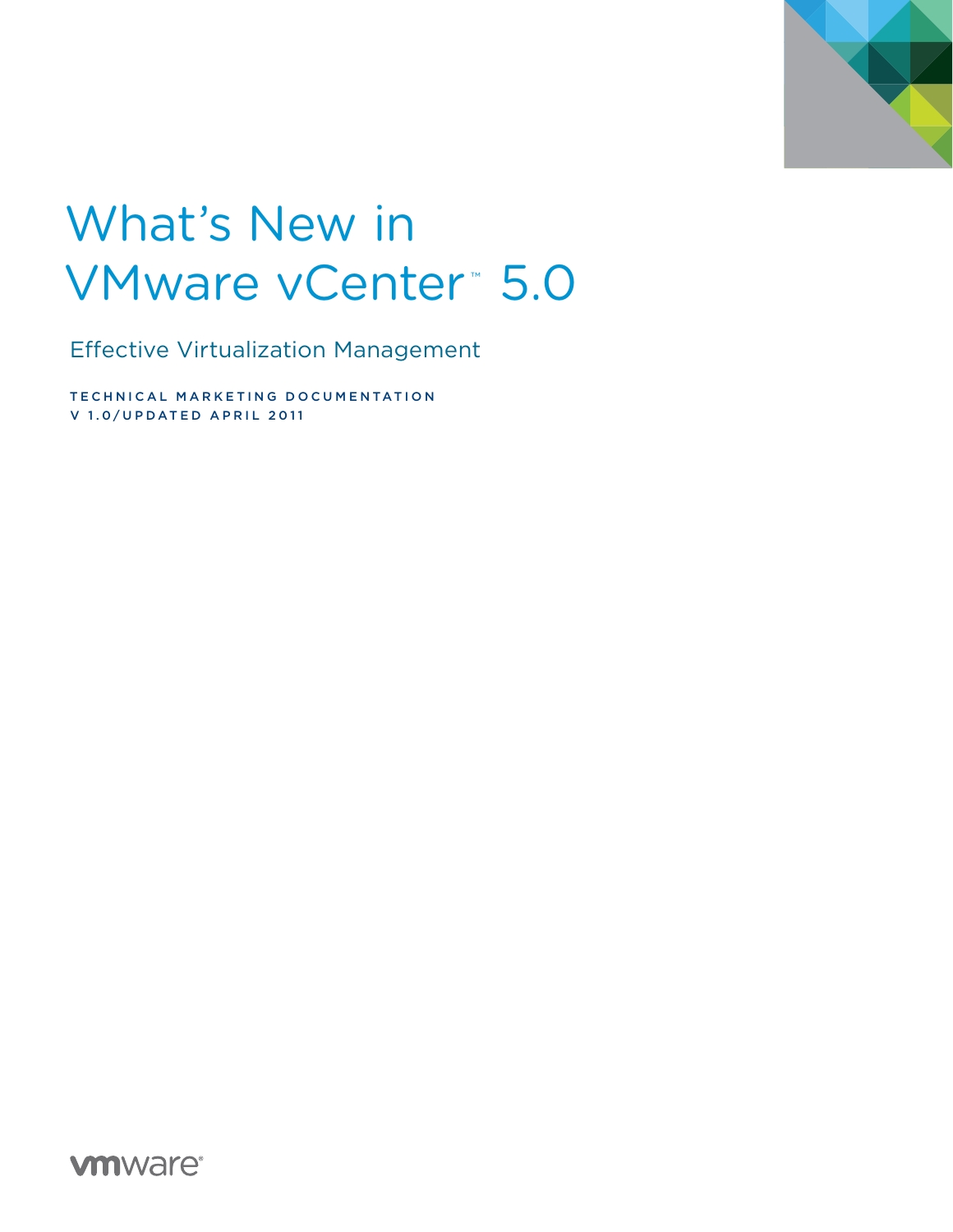# Table of Contents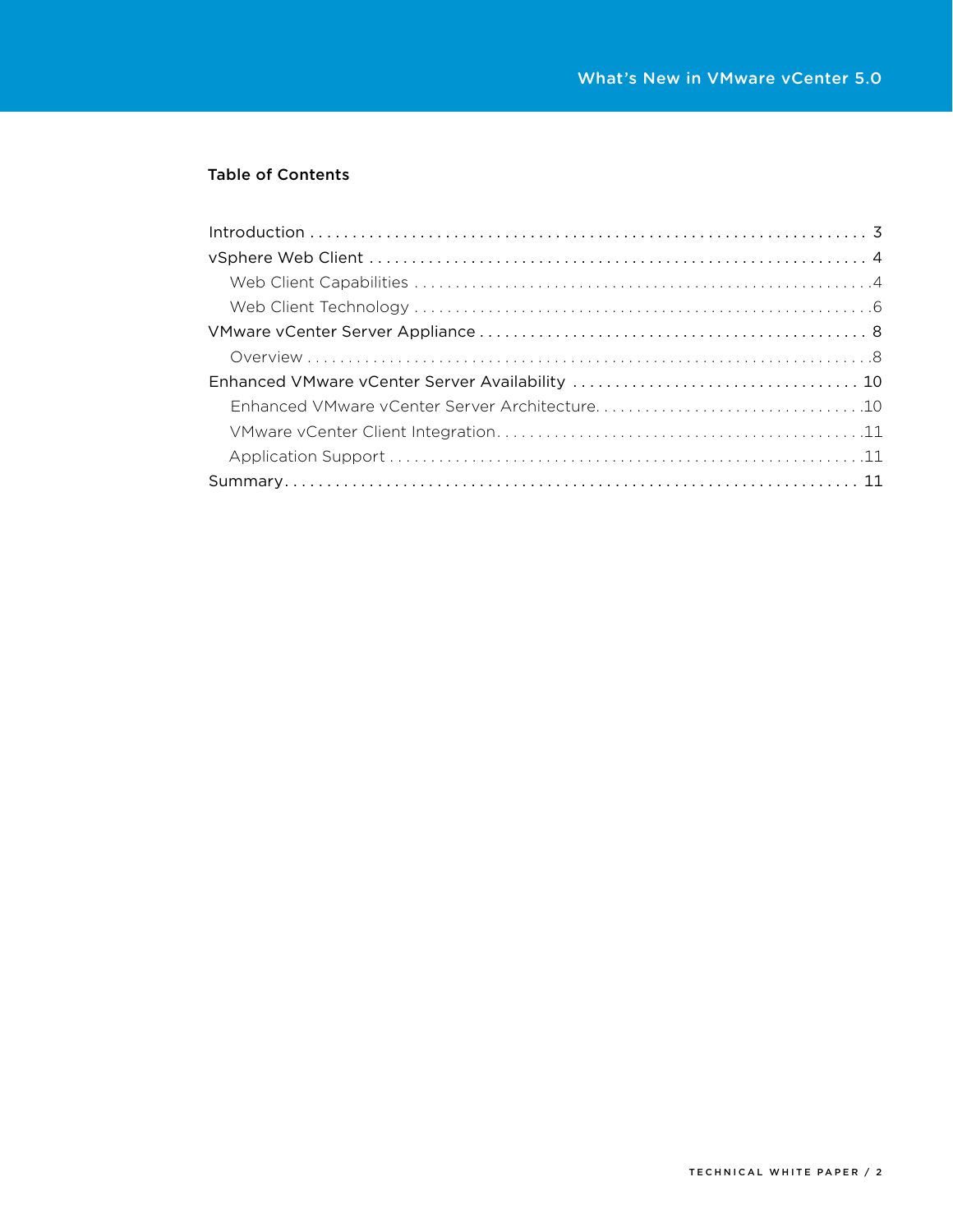# Introduction

Virtualization is changing the way business is performed. With the advent of new and enhanced technologies for use in virtualized environments, customers are now able to achieve levels of efficiency and utilization unheard of in years past. Large-scale environments, such as with cloud-based services, now push the scope of managed objects to ever-increasing levels. To continue down this road, IT professionals must have a comprehensive virtualization management solution.

As a leader in datacenter virtualization and virtualization management, VMware understands these needs. With the release of VMware vSphere™ 5.0 ("vSphere"), the following new capabilities and technologies are among those being added to the vSphere platform to provide enhanced virtualization management:

- • vSphere Web Client
- • VMware vCenter™ Server Appliance
- Enhanced VMware vCenter Server availability

This paper discusses the enhancements that VMware has provided in these three areas and the associated benefits.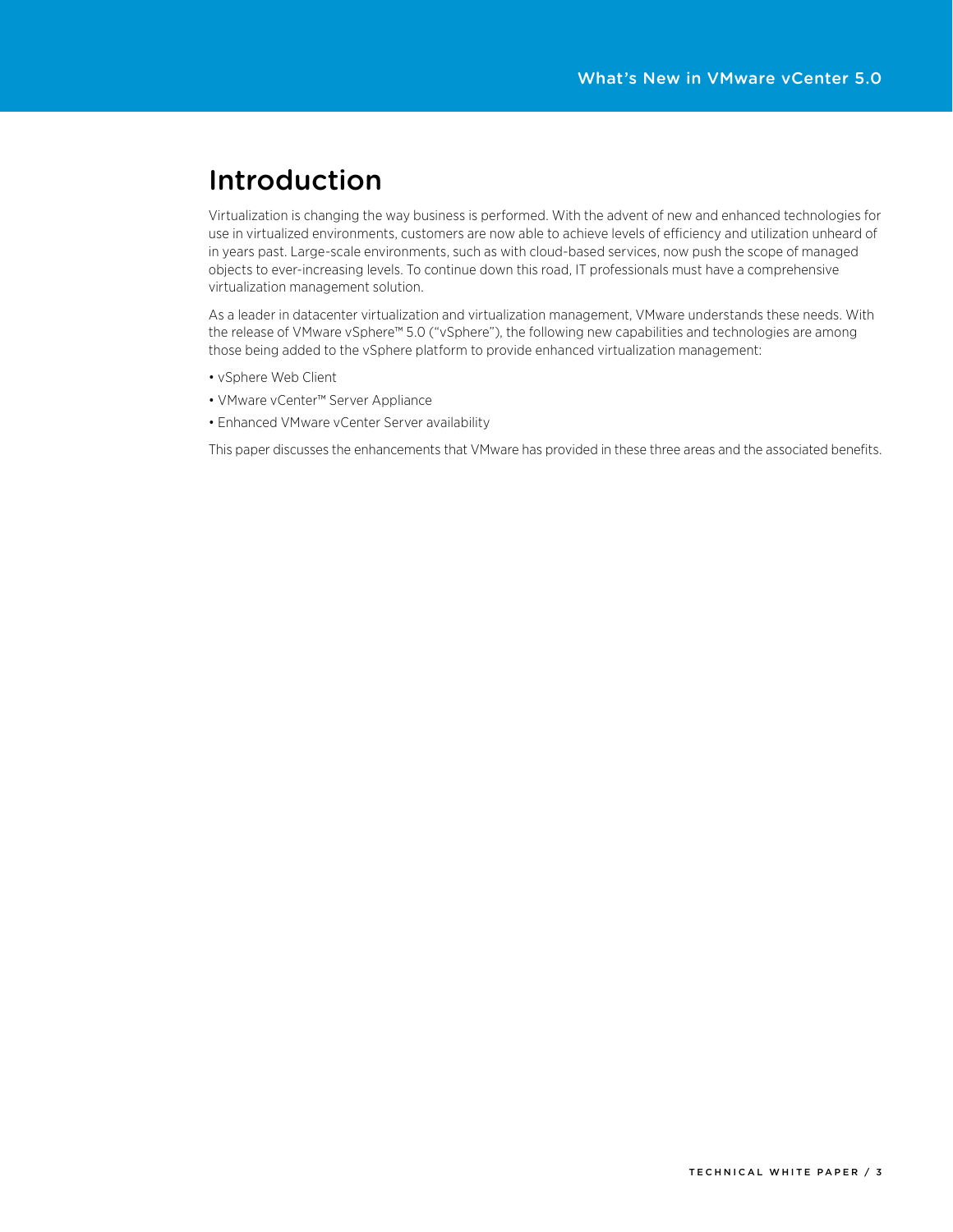# vSphere Web Client

How an administrator interacts with their environment has a great impact on their effectiveness in managing the environment. With the proliferation of virtualization and cloud-based technologies, the following critical requirements are among those that rise to the surface for a management tool that enables the administrator:

- The ability to work within a heterogeneous environment
- A flexible and extensible foundation to enable customization
- Ready access to information
- The ability to manage a high number of objects across geographically separated datacenters

To meet these requirements and to provide a sustainable user interface model in the future, VMware developed the vSphere Web Client.

In its initial release, the vSphere Web Client provides a Web interface replacement. Future releases will build upon this support, eventually becoming the primary client platform.

### vSphere Web Client Capabilities

Out of the box, the vSphere Web Client provides numerous features and functionality that empower administrators to effectively manage large-scale distributed environments. The following covers a few of its key features.

#### GUI Customization

Most user interfaces are static in design and attempt to display all the information that every user might want. The problem is that not everyone uses a GUI for the same purposes. In a vSphere environment, there might be administrators who are primarily tasked with managing infrastructure services, such as storage or networks. In contrast, there are other administrators who are primarily concerned with the management of virtual machines. Both types of administrators often are bombarded by information that is not needed by them in the performance of their daily tasks.

The vSphere Web Client addresses this problem by enabling the user to customize their visualization of the user interface in a way that best suits them. It is possible to move information presented by the user interface to a different location or to eliminate it all together. The vSphere Web Client also utilizes a progressive inclusion model for displaying information. Applicable information will be displayed only as requested by the user instead of forcing the user to see all the information up front.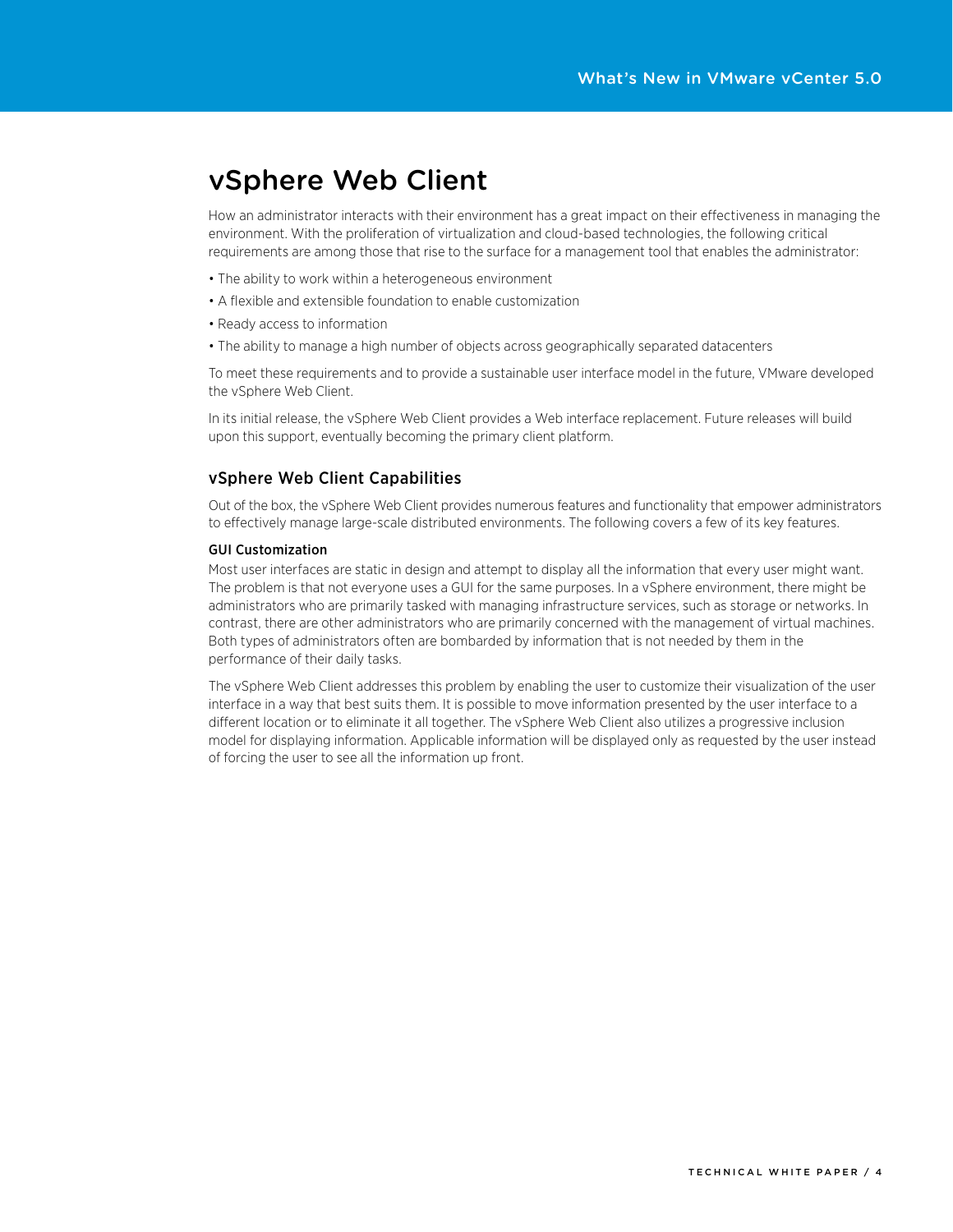| <b>Status</b>                                    | $\Box$                | Hardware<br>٠                                                 |                                              |  |  |
|--------------------------------------------------|-----------------------|---------------------------------------------------------------|----------------------------------------------|--|--|
| V Normal<br>General                              |                       | Manufacturer<br>Cisco Systems Inc.                            |                                              |  |  |
|                                                  |                       | Model                                                         | N20-B6625-1                                  |  |  |
| Configuration<br>٠                               | $\Box$                | $\triangleright$ $\Box$ CPU                                   | 8 CPUs x 2 39 GHz                            |  |  |
| VMware ESXi, 5.0.0, 377826<br><b>ESX Version</b> |                       | » Memory                                                      | 1,598 MB / 49,085 MB                         |  |  |
| Miotion Enabled<br>Yes                           |                       | $\rightarrow$ $\odot$ Networking<br>tm-pod05-esx04.tmsb.local |                                              |  |  |
| Host Configured for FT                           | No.                   | Storage<br>۲                                                  | 5 Datastore(s)                               |  |  |
|                                                  | * Annotations<br>٠    |                                                               | $\Box$                                       |  |  |
|                                                  | » Attributes<br>Notes | 1 attributes                                                  | Components can be<br>repositioned as desired |  |  |

In this way, the vSphere Web Client provides the flexibility for users to utilize a single tool in a manner that makes them most efficient.

**Figure 1.** Repositioning UI Components

#### Common Task Access

Administrators tend to perform repetitive tasks under normal circumstances. Being able to quickly perform these tasks helps to reduce frustration and improves productivity. The vSphere Web Client provides a contextsensitive area where the most common tasks can quickly and easily be performed.

| Power            |                                                              | ٠ |
|------------------|--------------------------------------------------------------|---|
| Inventory        | Power On<br>Configuration > Shut Down Guest<br>Restart Guest | 3 |
| Snapshots        | ٠<br>Power Off                                               |   |
| <b>CP VCSA 0</b> | Suspend                                                      |   |
| Initialize       | <b>Reset</b>                                                 |   |

**Figure 2.** Quick Access to Common Tasks

#### Interrupt-Driven Workflows

Performing a task in a linear fashion is not always possible. People often get interrupted or sidetracked with more pressing matters or to get some information needed to complete the operation. Standard user interfaces require that a user quit the task they are performing and restart it from the beginning when they can come back to it. This is not the case with the vSphere Web Client.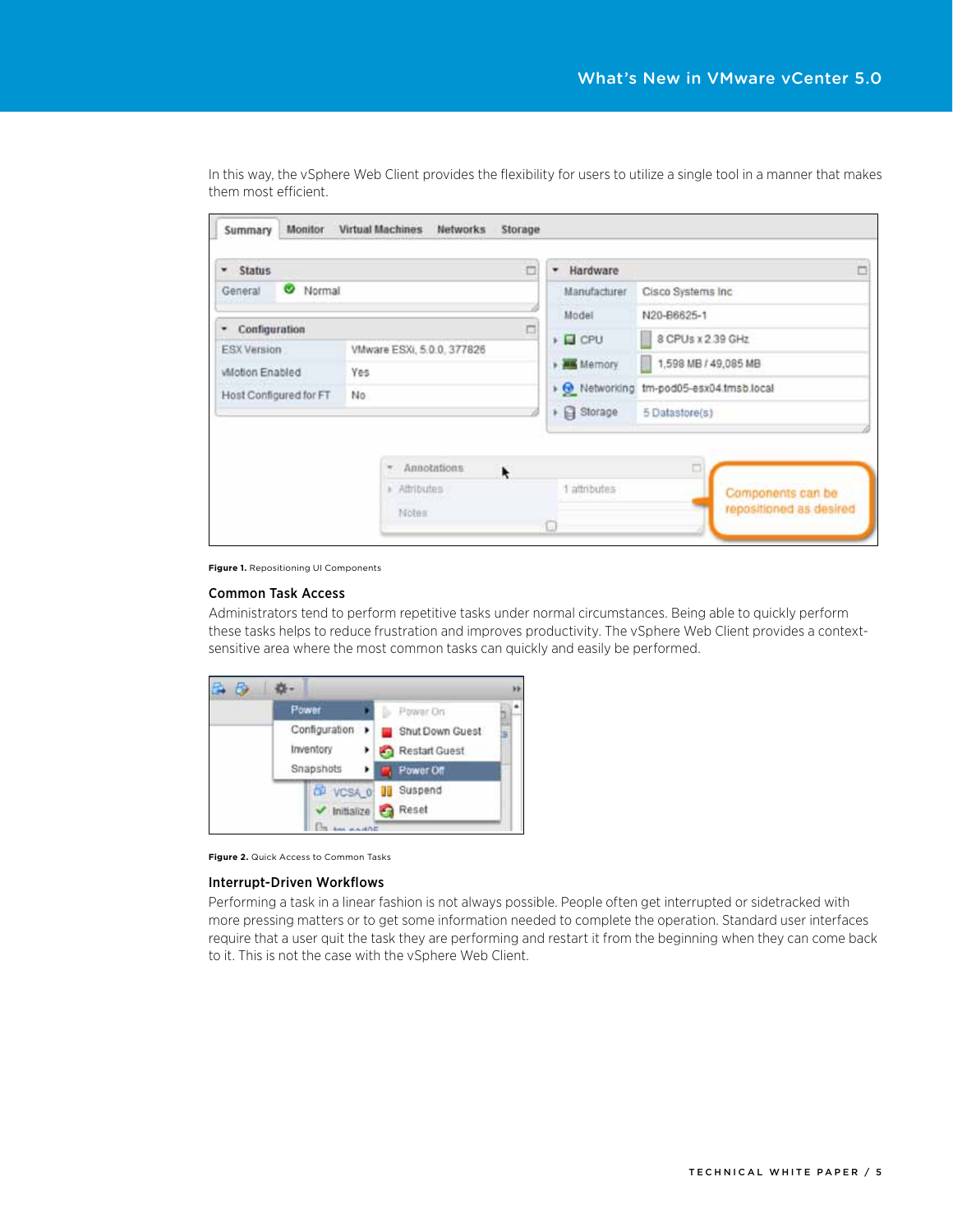The vSphere Web Client adds support for interrupt-driven workloads. This agile management feature enables administrators to start a task, pause if they get interrupted, and return to exactly the point where they were when they stopped.

| D Edit VM VM 04         | ⊵                                                            | $2 - h$                    | *  Lily Recent Tanks<br><b>OF</b>                        |
|-------------------------|--------------------------------------------------------------|----------------------------|----------------------------------------------------------|
| Virtual Hardware        | VM Options                                                   |                            | All Tanks                                                |
| + E CPU                 | Cores: 1 v                                                   |                            | Falled<br>Running<br><b>AB</b><br>Power On which machine |
| · Mi Memory             | $(-1)$ $(1)$ $(-1)$<br>2040<br><b>RAM:</b><br>Maximum 255 08 |                            | CD VOSA OT<br>M Initiatize powering On                   |
| · 四 Hard disk 1         | 30.120649337768555-2 GB<br>$\sim$<br>Remove                  |                            | Tasks can be paused                                      |
| Q, SCSI controller 0    | LSI Logic SAS                                                |                            | and resumed.                                             |
| · Jul Network adapter 1 | $\bullet$ $\Box$ Connected                                   |                            |                                                          |
| i ili COOVD drive 1     | $\blacktriangleright$ $\Box$ Connected<br>Client Device      |                            |                                                          |
| + O video card          | Auto-dated saffospi<br>m                                     |                            | <b>Work in Progress</b>                                  |
| + // VMCI device        | <b>CE Enson VMD celwing VMs</b>                              |                            | <b>ESIVINADA</b>                                         |
| > Other Devices         |                                                              |                            |                                                          |
| New device              | $\cdot$<br>Add (<br>$-$ Select $-$                           | Virtual Machine Version: 7 | - [] Alarma                                              |
|                         |                                                              | OK.<br>Cancel              | 3 kmw (0)<br>Acted (0)<br>A8 (0)                         |
|                         |                                                              |                            |                                                          |

**Figure 3.** Interrupt-Driven Workflows

#### Extensibility

Many third-party vendors provide useful tools and functionality that complement the capabilities of the vSphere Web Client. This is of great benefit to the administrator because it offers them the ability to perform a multitude of actions under a single pane of glass.

The vSphere Web Client makes extending its functionality easier than ever before. Practically everything that a user can interact with in the user interface can be added to or modified. A rich set of documentation provides developers with the information needed to quickly develop new extensions and functionality.

### vSphere Web Client Technology

The features and functionality of the vSphere Web Client wouldn't be possible without a robust engine capable of providing the scale and flexibility required. The components of this revolutionary engine are discussed in the following paragraphs.

#### Architecture

The vSphere Web Client uses the following standard three-tier model of operation:

#### • vSphere Web Client

 The vSphere Web Client runs as an Adobe Flex–based application within a supported Web browser. Current browsers supported include Internet Explorer, on Microsoft Windows–based operating systems, and Firefox, on both Windows and Linux-based operating systems. A browser plug-in is also provided, which enables the utilization of a console into the virtual machine.

This empowers any user with a Web-enabled system to manage the environment and decreases the burden on administrators to manage the deployment of the client software to individual systems.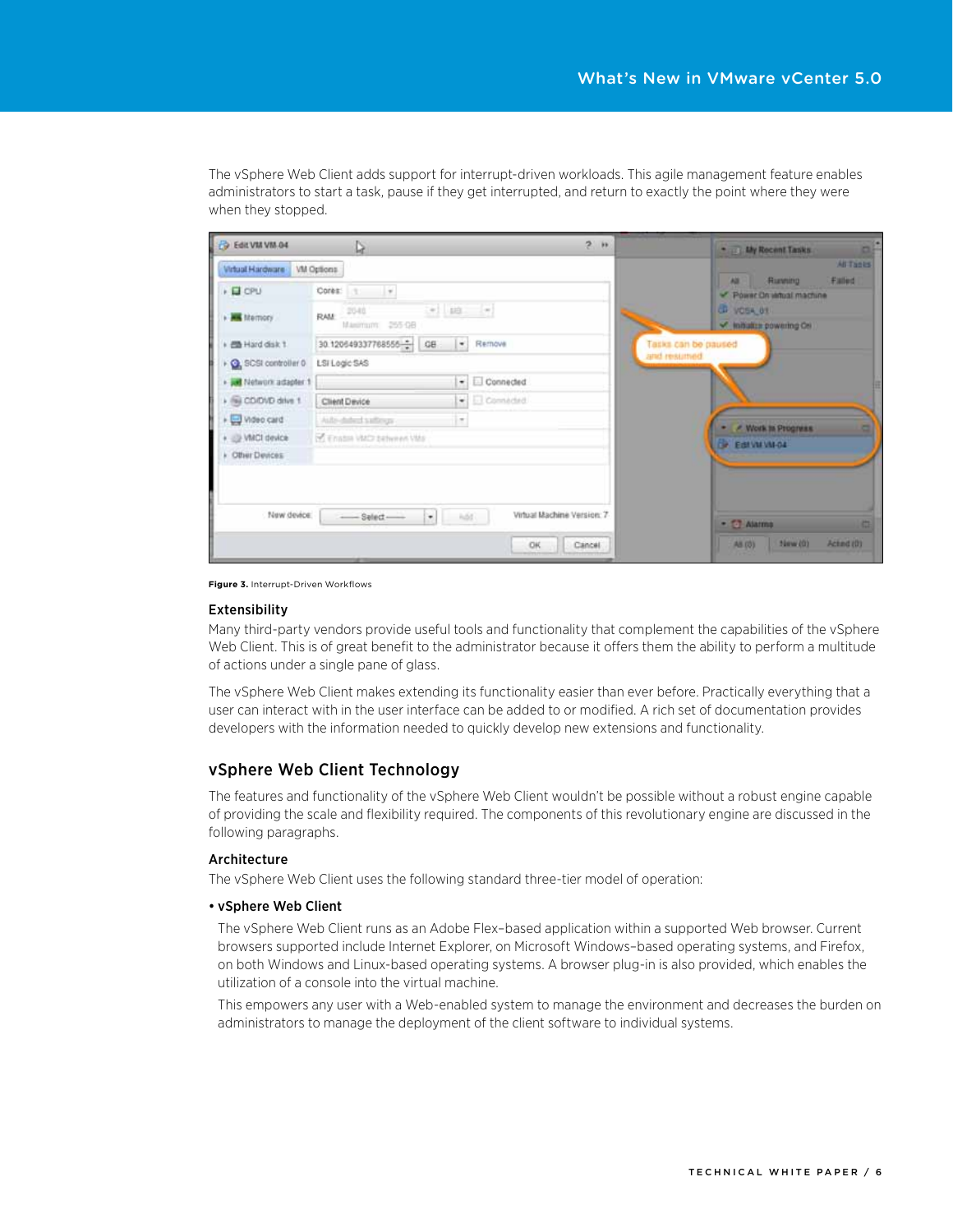#### • Application server

The application server is based on the SpringSource dm Server, a completely module-based Java application server designed to run enterprise Java applications and Spring-powered applications with a high degree of flexibility and reliability. In support of the vSphere Web Client, the application server provides an Open Services Gateway Initiative (OSGi) container and various services that enable scalability and extensibility by third-party vendors.

#### • VMware vCenter Server and associated services

 VMware vCenter Server acts as the information source for the vSphere Web Client. An inventory service is fed live data from the core VMware vCenter Server process and transmits that to the application server as required.



**Figure 4.** vSphere Web Client Architecture

#### Deployment and Management

Deployment of the vSphere Web Client for traditional VMware vCenter Server environments deployed on Windows requires the installation of the vSphere Web Client server binaries. For VMware vCenter Server Appliance environments, the components are already installed. The user simply must start the appropriate service.

Deployment of the vSphere Web Client in your environment requires the installation of the VMware vCenter Web Client server package on a host. The VMware vCenter Server Appliance comes bundled with the vSphere Web Client server, simply requiring that the service be enabled.

Once deployed, each VMware vCenter Server instance to be used with the vSphere Web Client is registered through a Web-based vSphere Web Client administration application page accessible from the host where the vSphere Web Client server packages are running. No further management is required.

Upgrades will consist of removal of the vSphere Web Client server binaries and the installation of the new packages.

Using the vSphere Web Client, IT departments must be concerned only about updating a single system instead of pushing out new software to every user of the client. This significantly decreases the overhead and management costs typically associated with such software deployments.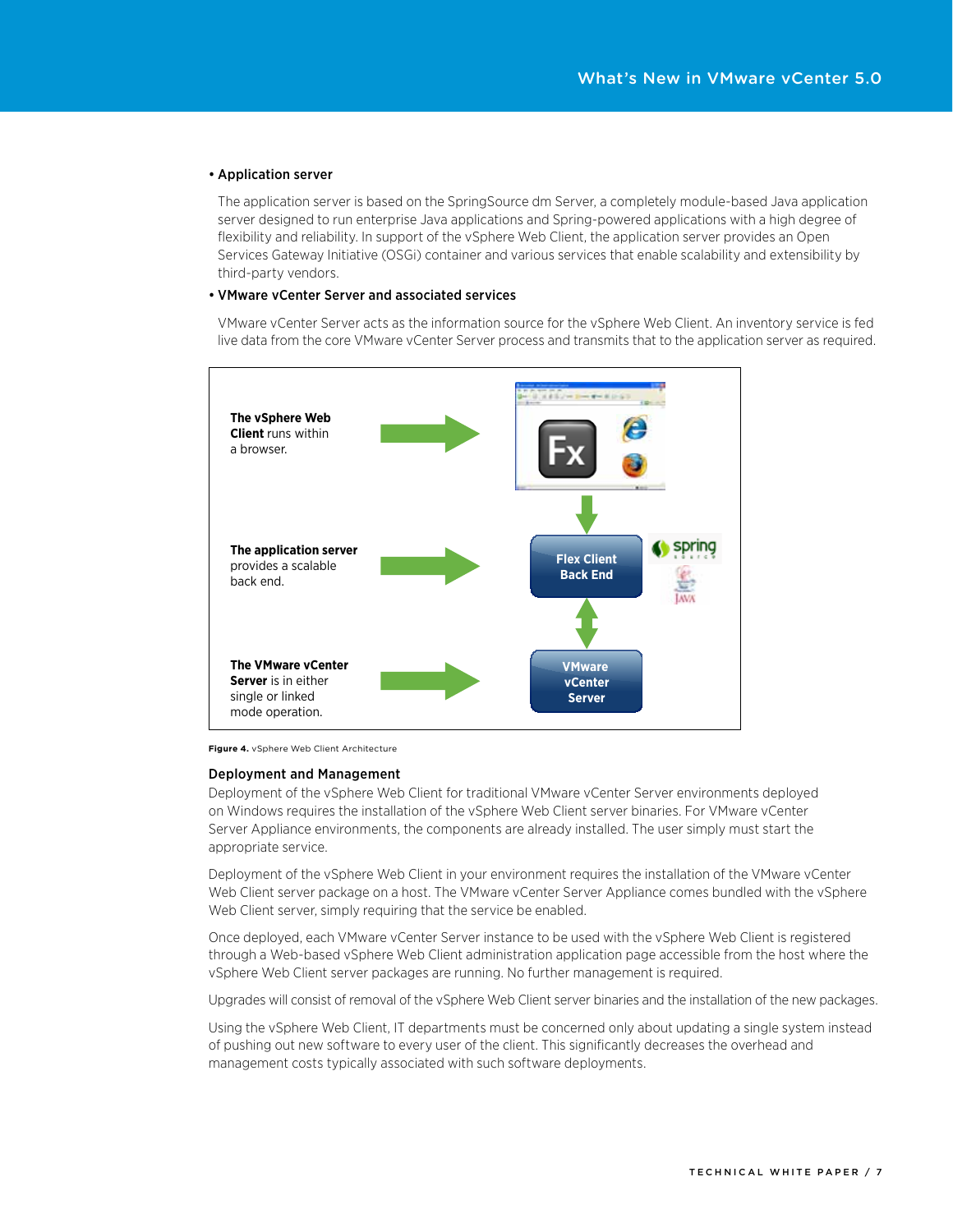# VMware vCenter Server Appliance

The vSphere Web Client is only one component needed to manage a virtualized environment. The other piece of the puzzle is VMware vCenter Server.

VMware customers have expressed a desire to enhance the patching and upgrade process of VMware vCenter Server as well as to reduce the costs associated with deploying it within a Windows-based environment.

To address these needs, VMware is introducing the VMware vCenter Server Appliance with vSphere 5.0. With it, customers can simplify deployment and configuration, streamline their patching and upgrade process, and reduce their TCO for VMware vCenter Server. This enables companies to respond to business needs faster.

### Overview

The VMware vCenter Server Appliance (VCSA) consists of a prepackaged 64-bit SUSE Linux Enterprise Server 11 virtual machine that hosts a VMware vCenter Server instance. By not relying on a Windows-based OS, customers can eliminate the licensing costs typically associated with running VMware vCenter Server.

VMware VCSA is distributed as a compressed .vmx or as an .ovf file with sparse disks that decreases the overall size of the appliance to a mere 3.6GB. Deploying the .ovf file is simple. It typically takes only about 5 minutes. Once deployed, VMware VCSA runs like any other virtual machine in the environment.

A Web-based user interface provides a convenient means to configure all aspects of a VMware VCSA instance, including the following ones:

- Services It provides a means to configure services such as syslog, netdump, AutoDeploy, and the vSphere Web Client.
- • Authentication It enables the configuration of authentication services through Microsoft Active Directory or NIS.
- • Network Configuration of IPv4 networking settings, including proxies, can be performed.
- System Aspects such as the time zone can be configured.
- • Upgrades Upgrades simply consist of deploying a new VMware vCenter Server Appliance. Built-in configuration migration utilities are provided to securely import configuration data from a previous installation.

| $\circ$                                |                 | VMware vCenter Server Appliance                         |                 |         |               |         | Help I         | Logout user              |
|----------------------------------------|-----------------|---------------------------------------------------------|-----------------|---------|---------------|---------|----------------|--------------------------|
| vCenter Server                         | <b>Services</b> | Authentication                                          | <b>Bantwork</b> | System  | <b>Update</b> | Upgrade |                | rpe                      |
| <b>EULA</b>                            | <b>Status</b>   | Database<br>Settings                                    | Administration  | Storage |               |         |                |                          |
| <b>VMware vCenter Server Status</b>    |                 |                                                         |                 |         |               |         |                |                          |
| Service Version:                       | 5.0.0-394108    |                                                         |                 |         |               |         | <b>Actions</b> |                          |
| Service Status:                        | Running         |                                                         |                 |         |               |         | Start vCenter  |                          |
|                                        |                 |                                                         |                 |         |               |         | Stop vCenter   |                          |
| Database Type                          | embedded        |                                                         |                 |         |               |         | Refresh        |                          |
| Database Server:                       |                 |                                                         |                 |         |               |         |                |                          |
| Database Port                          |                 |                                                         |                 |         |               |         |                |                          |
| Database Instance:                     |                 |                                                         |                 |         |               |         |                |                          |
| Database User                          |                 |                                                         |                 |         |               |         |                |                          |
| Download vCenter Server Support Bundle |                 |                                                         |                 |         |               |         |                |                          |
|                                        |                 |                                                         |                 |         |               |         |                |                          |
|                                        |                 |                                                         |                 |         |               |         |                |                          |
|                                        |                 |                                                         |                 |         |               |         |                |                          |
|                                        |                 |                                                         |                 |         |               |         |                |                          |
|                                        |                 |                                                         |                 |         |               |         |                |                          |
|                                        |                 |                                                         |                 |         |               |         |                |                          |
| <b>vm</b> ware <sup>®</sup>            |                 | Copyright @ 1998-2011 VMware, Inc. All rights reserved. |                 |         |               |         |                | Powered by VMware Studio |

**Figure 5.** VMware vCenter Server Appliance Administrative Interface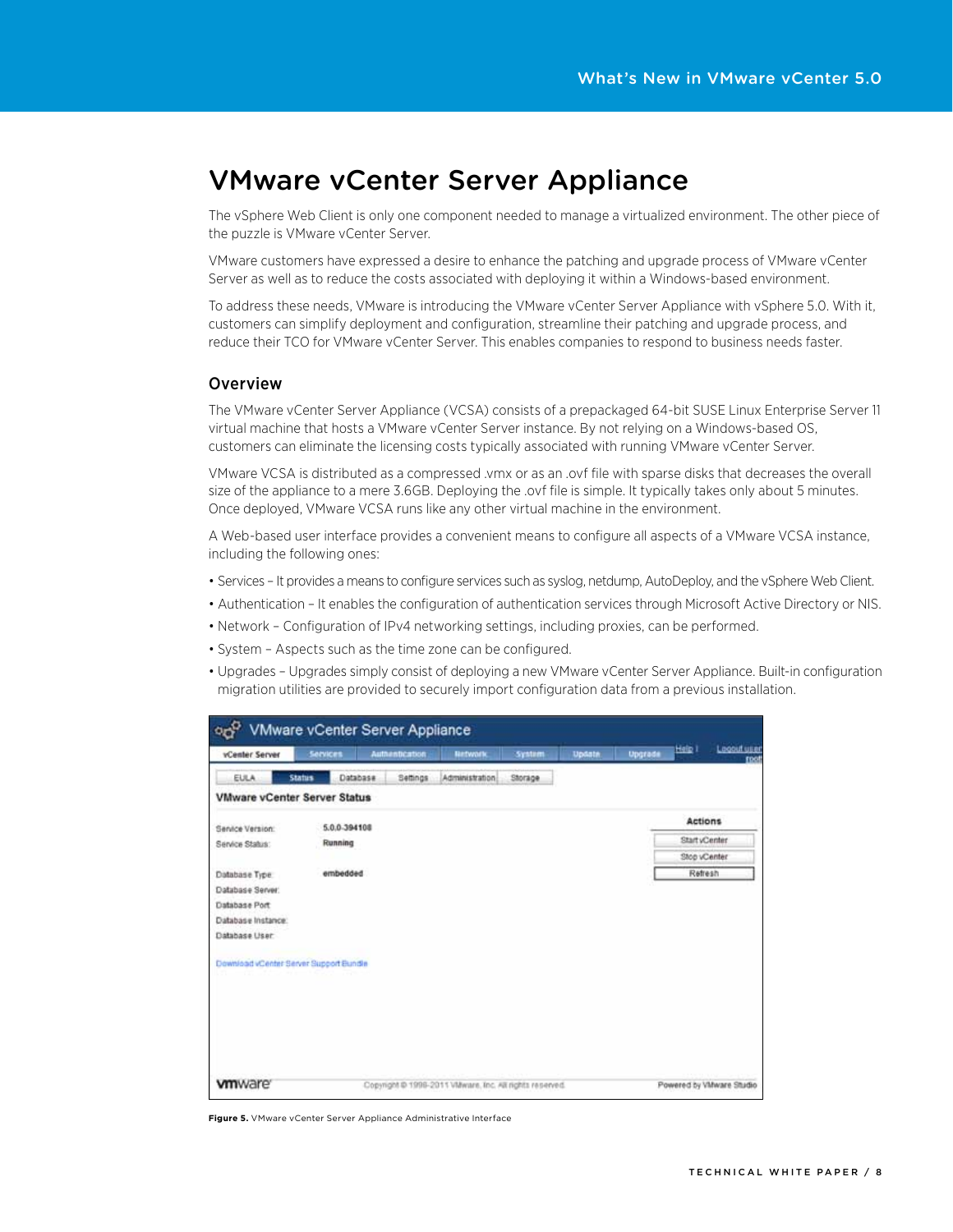The VMware vCenter Server Appliance requires a database to store all its required information. The VMware VCSA is packaged with an embedded database that supports up to five hosts and 50 virtual machines. When deploying VMware VCSA in larger environments, it supports connecting to an external Oracle database. Configured with an external database, it can support 300 hosts and 3,000 64-bit virtual machines. These host requirement limits are consistent with VMware vCenter Server.

After the VMware vCenter Server Appliance has been deployed and configured, it performs exactly like the Windowsbased version of VMware vCenter Server, with the exception that Linked Mode is not currently supported. Besides providing support for vSphere 5.0, VMware VCSA is able to manage vSphere 4.0 and 4.1 hosts. This flexibility provides administrators with the option to use it in these environments until they are able to upgrade.

Because it is an appliance, VMware VCSA also inherits all the benefits of being virtualized. This entails the ability to leverage vSphere® High Availability (vSphere HA) for high availability and snapshots, for an easy backup-andrecovery option. It also means that VMware VCSA is completely self-contained, so there is no need to log in and manage the appliance. This represents a significant reduction in management responsibilities for an administrator.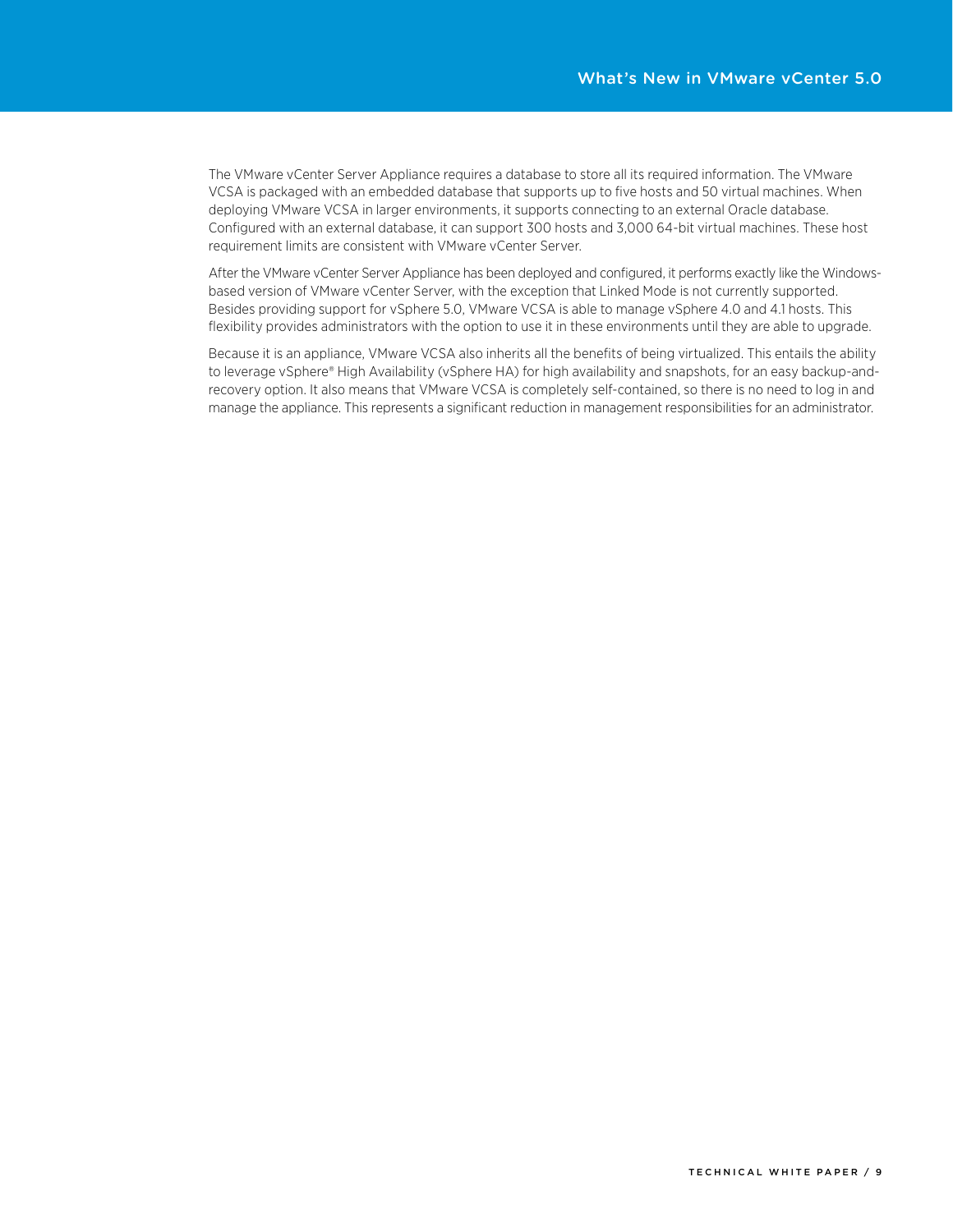# Enhanced VMware vCenter Server Availability

Being the primary management point of a VMware environment, the availability of VMware vCenter Server is critical when constructing a highly available environment. For customers who choose to deploy VMware vCenter Server on physical Windows hosts, providing availability is the function of VMware vCenter Server Heartbeat.

With the release of VMware vCenter Server Heartbeat 6.4, several enhancements have been incorporated. These include an enhanced architecture to improve accessibility of the secondary server and integration with the VMware vCenter client for management.

### Enhanced VMware vCenter Server Architecture

VMware vCenter Server Heartbeat 6.4 provides an enhanced architecture that enables both the active and passive servers to be represented as unique entities within Microsoft Active Directory. This enables the assignment of a unique IP address to both servers, making them accessible through the network at all times. With both servers readily accessible, administrators can easily perform maintenance actions such as patching or upgrades on either server at any time.

In this new architecture, the VMware vCenter Server instance will be associated with a virtual IP address. When a failover is required, this virtual IP address follows the active VMware vCenter Server instance. By doing so, users must be aware only of a solitary address to connect to, but this enables greater flexibility in performing maintenance operations.



#### **Figure 6.** Architecture of VMware vCenter Heartbeat

Maintenance actions can now be performed with minimal downtime for the VMware vCenter Server instance. Patches can be applied to the passive host through its unique IP without affecting the active host. The VMware vCenter Server instance can then be failed over from the active server to the passive server in preparation for patching the active server. In the event that the maintenance activity causes an issue with a host, administrators can simply fail the VMware vCenter Server instance back to the other host until the problem is rectified.